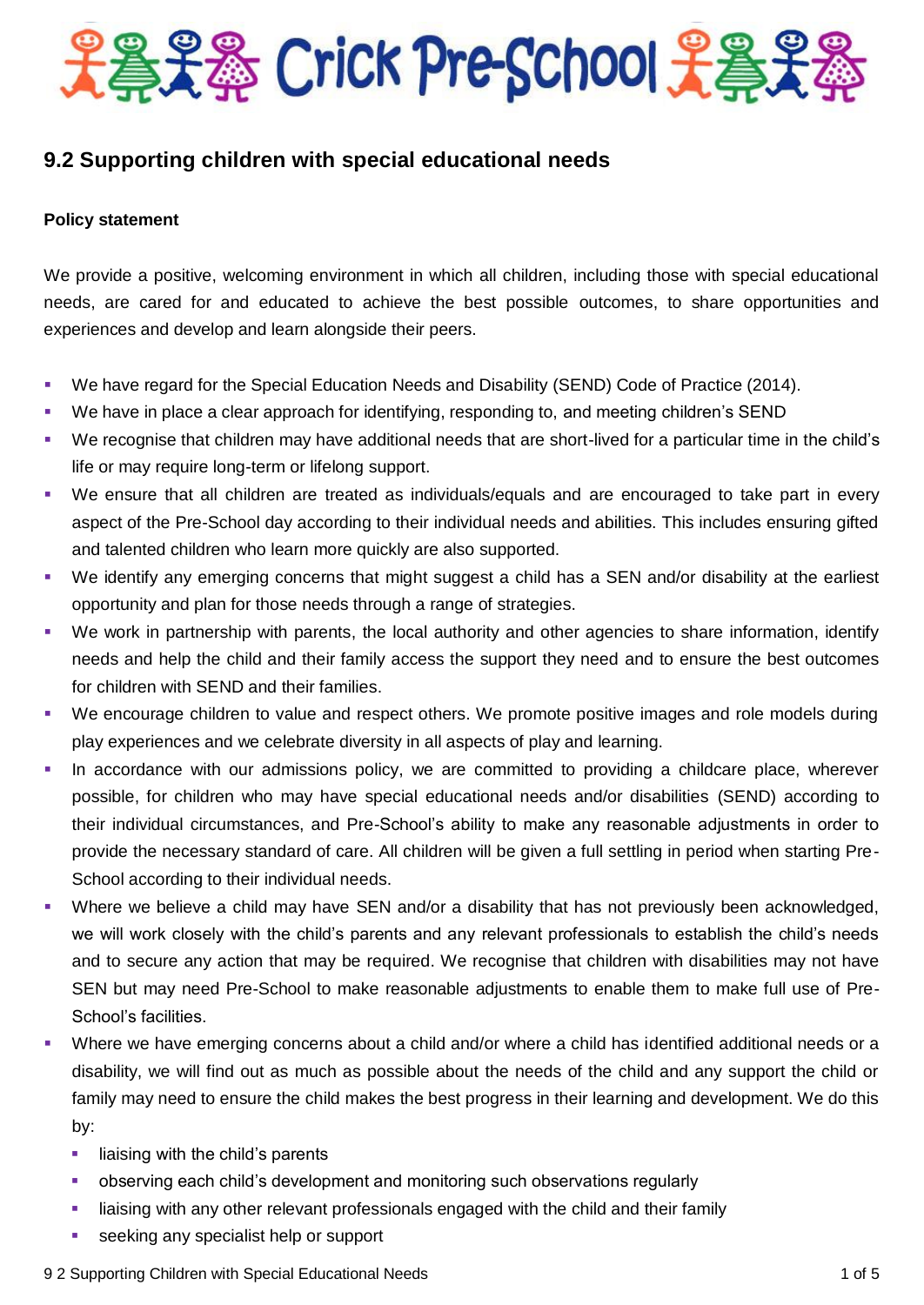

- researching relevant publications/sources of help
- **F** reading any reports that have been prepared
- attending any assessment or review meetings with the local authority/professionals.
- We monitor and review our policy, practice and provision and, if necessary, make adjustments.

#### **Procedures**

- We designate a member of staff to be the Special Educational Needs Co-ordinator (SENCO) and give his/her name to parents. We encourage all staff to qualify as Special Educational Needs Co-ordinators (once they are qualified to Level 3 / Early Years Educator). The following staff are qualified SENCo's:, Laura Davis, Lynsey Batchelor, Alice Woodward and our Lead SENCO is Lynsey Batchelor
- The role of the SENCO is to provide a lead for staff in relation to SEN and disabilities to make sure procedures are followed, appropriate records kept and parents are involved. The child's practitioner (key person) will normally remain responsible for working with the child on a daily basis and for planning and delivering an individualised programme. The particular responsibilities of our SENCO are:
	- ensuring all practitioners in the setting understand their responsibilities to children with SEN and the setting's approach to identifying and meeting SEN
	- **advising and supporting colleagues**
	- ensuring parents are closely involved throughout and that their insights inform action taken by the setting
	- liaising with professionals or agencies beyond the setting.
- We ensure that the provision for children with special educational needs is the responsibility of all members of the setting.
- We ensure that our inclusive admissions practice ensures equality of access and opportunity.
- We develop and maintain a core team of staff who are experienced in the care of children with additional needs. Staff are provided with specific training to help them make any special educational provision needed. We provide in-house training for practitioner and volunteers.
- In line with requirements of the Special Educational Needs and Disability Code of Practice, we take a graduated approach to working with children with emerging concerns and their families. This approach includes:
	- The Key person, under guidance from the SENCO, carries out an assessment of the child's needs. This is current stage of progress in all areas, areas of difficulties and strengths, behaviour and any access or inclusion difficulties the child may have. This includes using the portage checklist and other materials to accurately identify the stage of where the child is in each area of development, this also includes whether we should seek more specialist help from health, social services or other agencies.
	- An agreement about what Pre-School can provide and any support needed and the expected impact on progress and a date for review
	- Pre-School implement the agreed adaptations and programmes, and assess the child's response.
	- A review of the effectiveness of the support and its impact on the child's progress by the key person, SENCO, the child's parent(s) and the views of the child, including any agreed changes to outcomes and support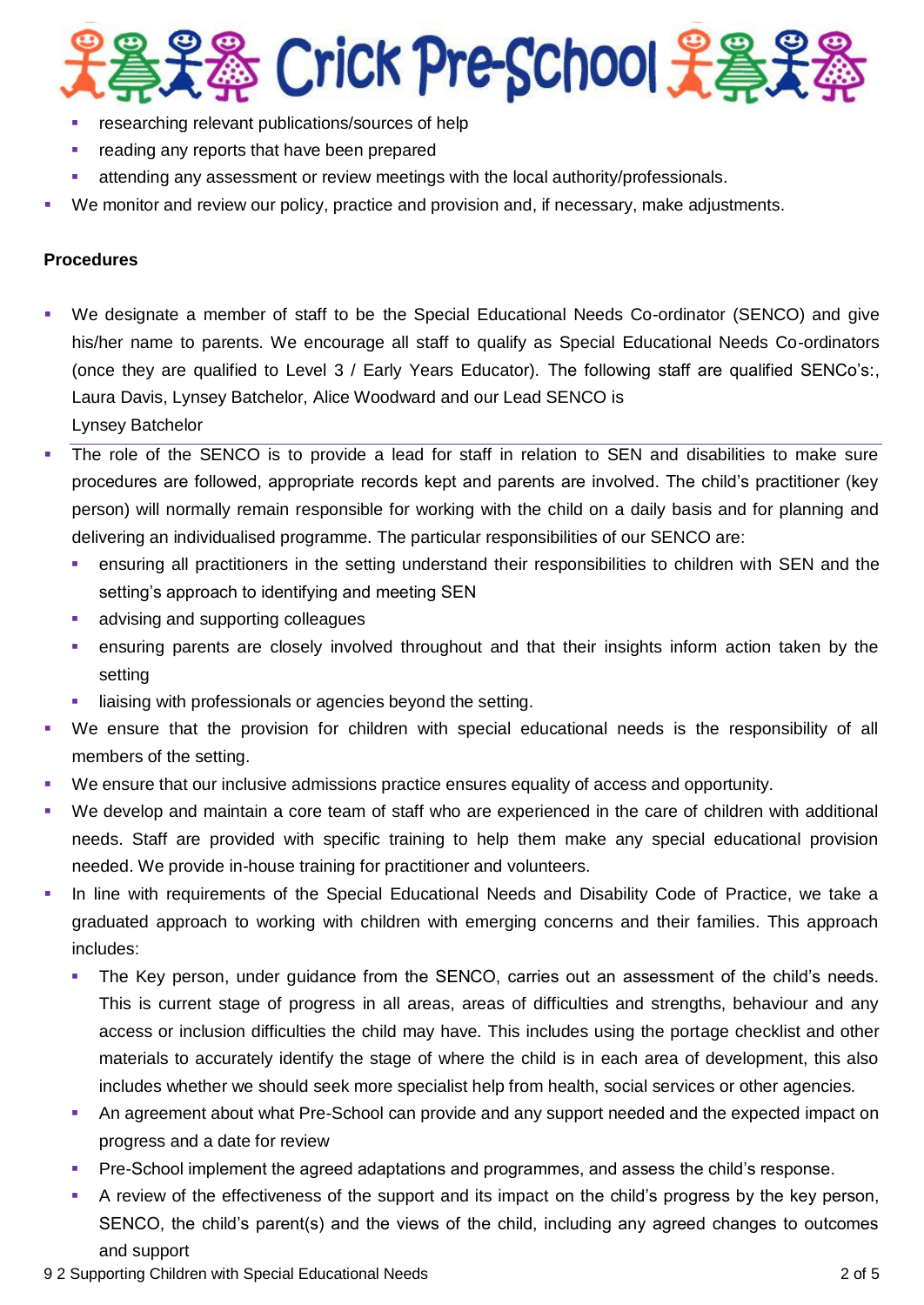## **& Crick Pre-School 先生**

 Revisiting this cycle of action with increasing detail and frequency including seeking further specialist help to secure good progress until the SENCO, key person, the child's parent(s) and any other professionals involved agree intervention is no longer needed or decide to request an education, health and care needs assessment (see below).

#### *Temporary injuries/disabilities*

We strive to accommodate children with temporary injuries/disabilities i.e. broken limbs. We liaise closely with parents to ensure we can keep children safe and meet their needs in the setting. Each injury will be assessed on an individual, case by case basis. A risk assessment must be carried out before the children can return to Pre-School.

#### **Education, Health and Care (EHC) Needs Assessment and Plan**

If the help given through Pre-School's graduated approach is not sufficient to enable the child to make satisfactory progress, we may request, in consultation with the parents and any external agencies already involved, an assessment of the child's needs by the local authority. This is called an Education, Health and Care (EHC) assessment. The assessment will decide whether a child needs an EHC assessment plan. This plan sets out in detail the education, health and social care support that is to be provided to a child who has SEN or a disability. The local authority will consult with parents and let them know the outcome of the assessment. In the Daventry District the EHC assessment is carried out by the Children's Development Centre.

- We ensure that parents are informed at all stages of the assessment, planning, provision and review of their children's education.
- We provide parents with information on sources of independent advice and support.
- We liaise with other professionals involved with children with special educational needs and their families, including transfer arrangements to other settings and schools.
- We provide a broad, balanced and differentiated curriculum for all children with special educational needs.
- We use a system of planning, implementing, monitoring, evaluating and reviewing targets for children with special educational needs.
- When planning interventions and support, we agree the outcomes and the expected outcomes and the expected impact on progress and a date for review. We hold review meetings with parents at the agreed times and agree any changes or adjustments to support.
- We ensure that children with special educational needs are appropriately involved at all stages of the graduated response, taking into account their levels of ability. Ensuring that the children's views are sought and listened to.
- We have systems in place for working with other agencies through the Children and Families Framework at each stage.
- We use a system for keeping records of the assessment, planning, provision and review for children with special educational needs.
- We provide resources (human and financial) to implement our Special Educational Needs Policy.
- Staff who are qualified SENCO's regularly attend SENCO meetings and keep up to date with current legislation.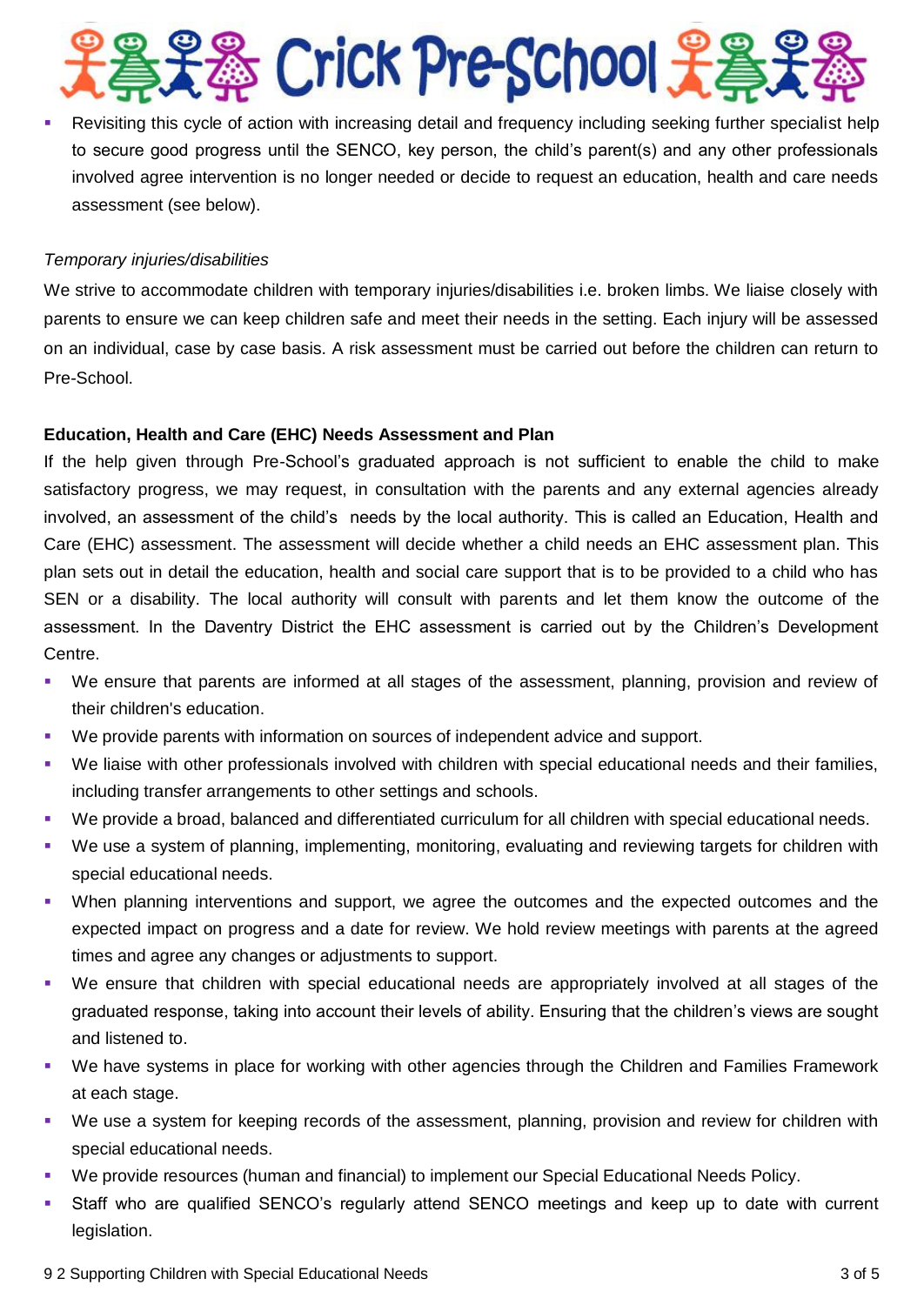

- We raise awareness of any specialism the setting has to offer, e.g. Early Years Sign trained staff.
- We ensure the effectiveness of our special educational needs provision by collecting information from a range of sources e.g. Target reviews, staff and management meetings, parental and external agency's views, inspections and complaints. This information is collated, evaluated and reviewed annually.
- **We provide a complaints procedure.**
- We monitor and review our policy annually to make sure it is inclusive.

#### **Early Help Assessment (EHA)**

If we believe a child and their family would benefit from support from more than one agency, for example where a child may have difficulties linked to poor housing or difficult domestic circumstances, we may request or carry out an inter-agency assessment to get early help for the family. This early help assessment aims to ensure that early help services are co-ordinated and not delivered in a disjointed way.

EHA is a simple way to help identify needs of children and families and make a plan to meet those needs. It is designed to be a shared tool which can be used by all agencies in Northamptonshire who are delivering early help. It is a standardized approach so that all children and families have the same experience of exploring their needs, strengths and challenges.

If a child joins Pre-School with EHA already in place we will provide continuity of support.

#### **Early Support**

Where children have disabilities we may seek additional help and resources through the Early Support Programme which co-ordinates health, education and social care support for the parents and carers of disabled children from birth to adulthood. There is more information on the Council for Disabled Children website: [www.councilfordisabledchildren.org.uk/earlysupport.](http://www.councilfordisabledchildren.org.uk/earlysupport)

#### **Further guidance**

- Special Educational Needs and Disability Code of Practice: 0 to 25 years (2014)
- **Children and Families Act (2014). Part 3**
- The Equality Act (2010)
- **Special Educational Needs and Disability Regulations 2014**
- **Working Together to Safeguard Children (20153)**
- Statutory Framework for the Early Years Foundation Stage (Sept 2014)
- Disability Act (2001)
- **In Its issues in Earlier Intervention: Identifying and Supporting Children with Additional Needs (DCSF 2010)**
- Early Years Foundation Stage and the Disability Discrimination Act (DCSF 2010)
- The Team Around the Family (TAF) and the Lead Professional: A Guide for Managers (CWDC 2009)

#### **Definitions**

- We use the definitions set out in the law to describe SEN and disabilities.
- A child has SEN if they have a learning difficulty or disability which calls for special educational provision to be made for them.